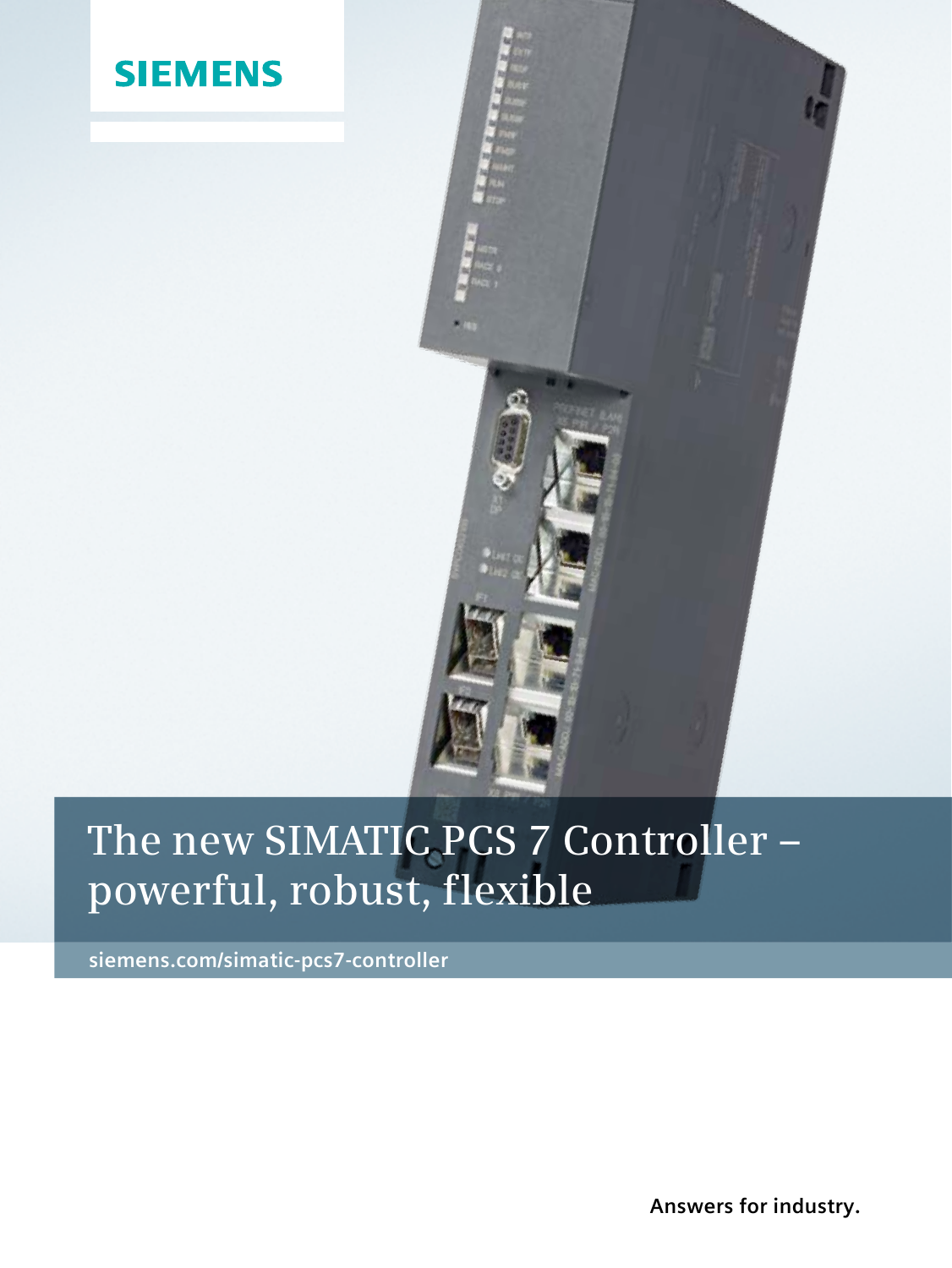## **The new SIMATIC PCS 7 Controller: powerful, robust, flexible**

**Performance you trust**

**Automation tasks, areas of application, and plant performance are all important areas to keep in mind when determining suitable hardware for your process plant. But, tasks can change and the performance range at your plant can often decrease or increase. So how do you keep up with this constant change? Plan to have more automation software reserves from the start? Replace the controller?** 

**There is a simple solution, without replacing the hardware. Siemens offers the new SIMATIC PCS 7 Controller. This controller is the fastest and most powerful controller on the market today. The controller's innovative dimensioning concept allows it to be flexibly scaled and ready for use for standard, fault-tolerant and fail-safe applications in all performance categories.**

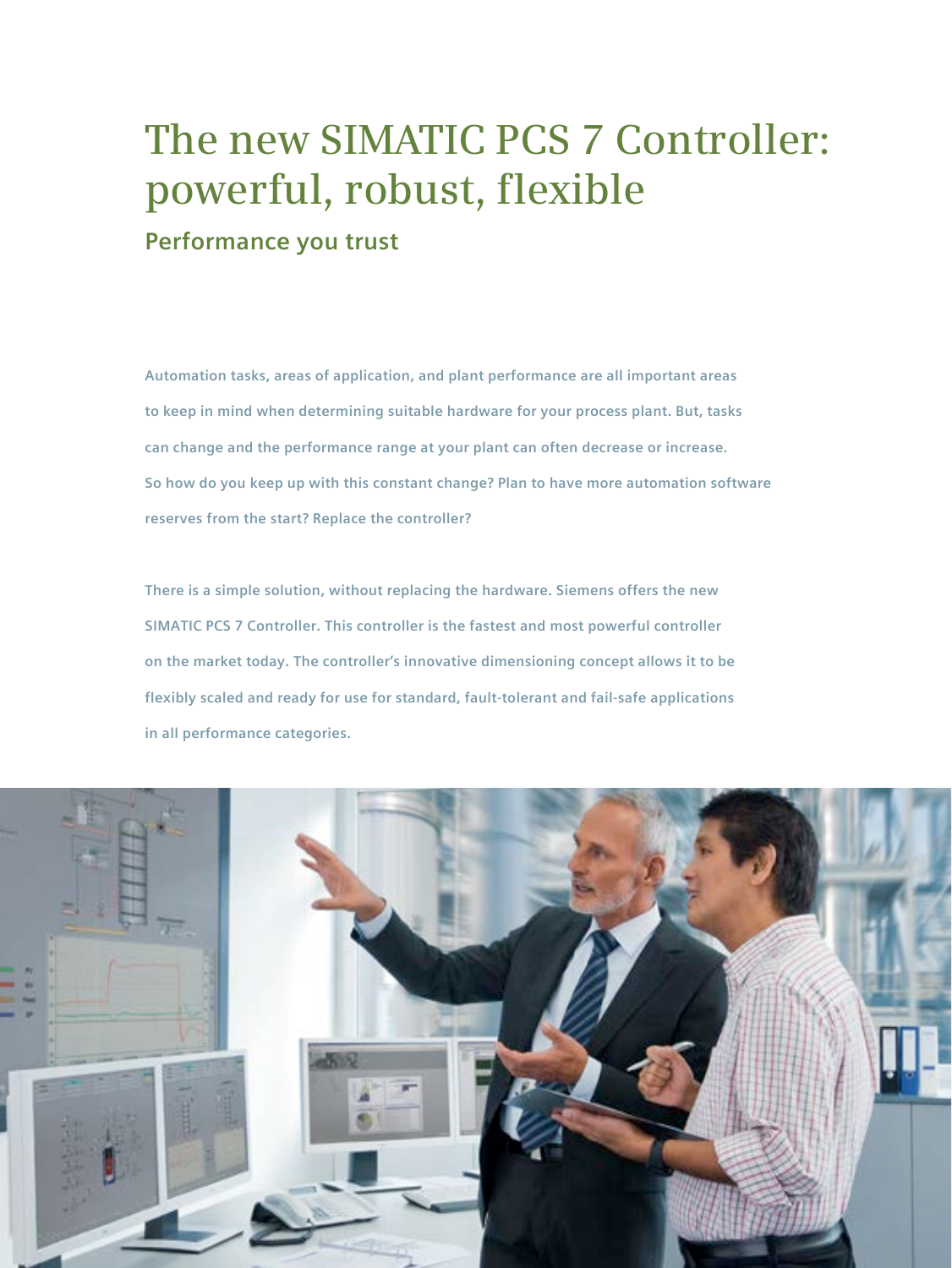

# **Flexible**

Freely selectable automation performance: The required processor performance is set according to the number of SIMATIC PCS 7 process objects (PO). It can be expanded as needed to its maximum, without replacing the hardware! Dimensioning is achieved individually via the system expansion card.





The proven ruggedness of SIMATIC S7-400 hardware has been improved even more by new features. A coating on the PCB and automatic restart after a system shutdown help to minimize outages.







Using one single hardware platform, which is adaptable for all uses, application sizes, and performance ranges, helps you reduce spare parts and storage costs. Since it is possible to expand the automation performance of each controller at any time, you can do so without any automation software reserves and without deciding which type of hardware to use.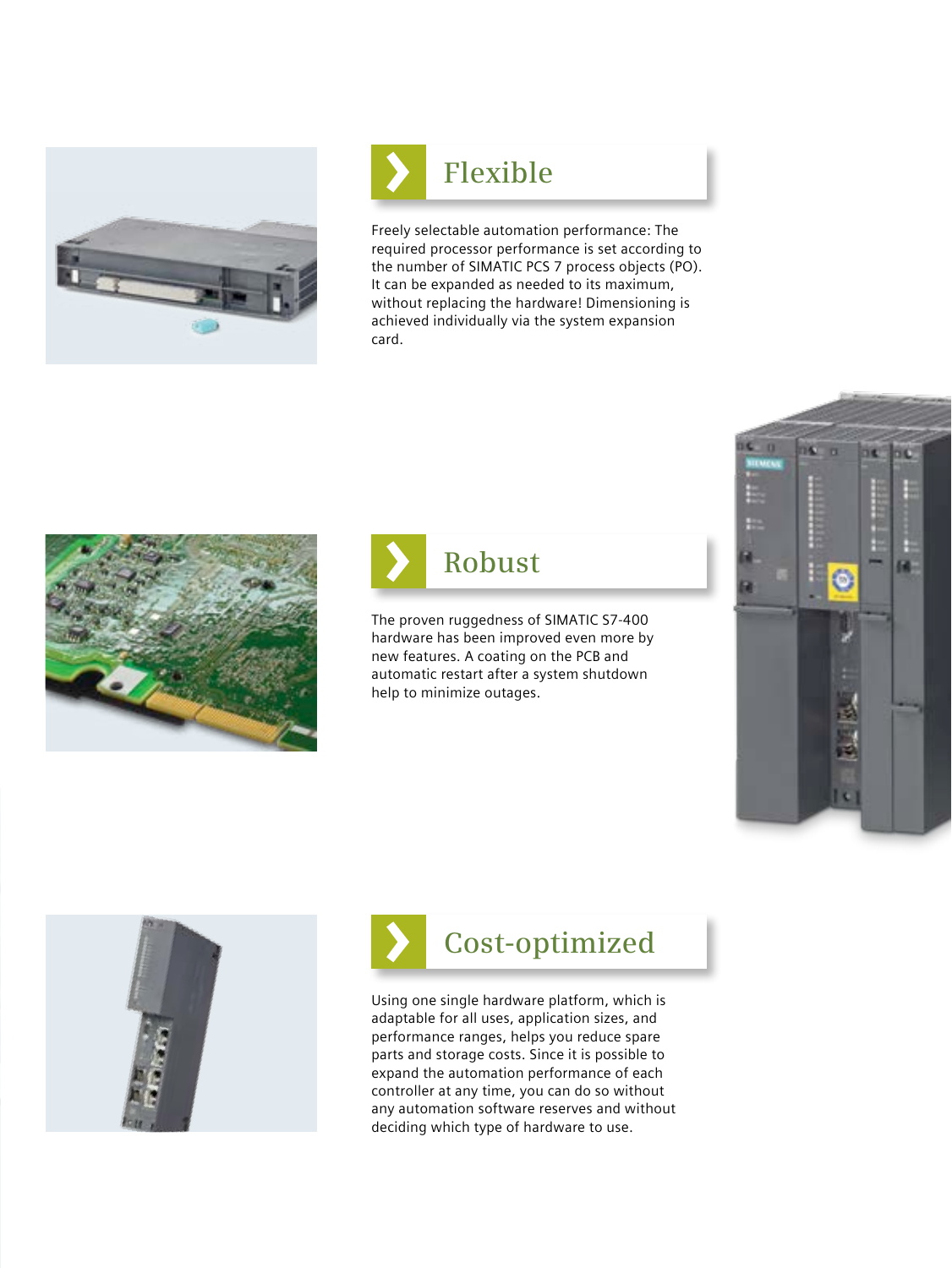



The controller can be used in many different ways in an automation project: standard, faulttolerant, and with integrated safety. When the automation task changes, the hardware is retained and simply reconfigured.







Existing installations can be expanded or converted by using the SIMATIC PCS 7 Controller with little effort. Expanded functions are simply activated with firmware updates. This ensures innovation and protects existing investments.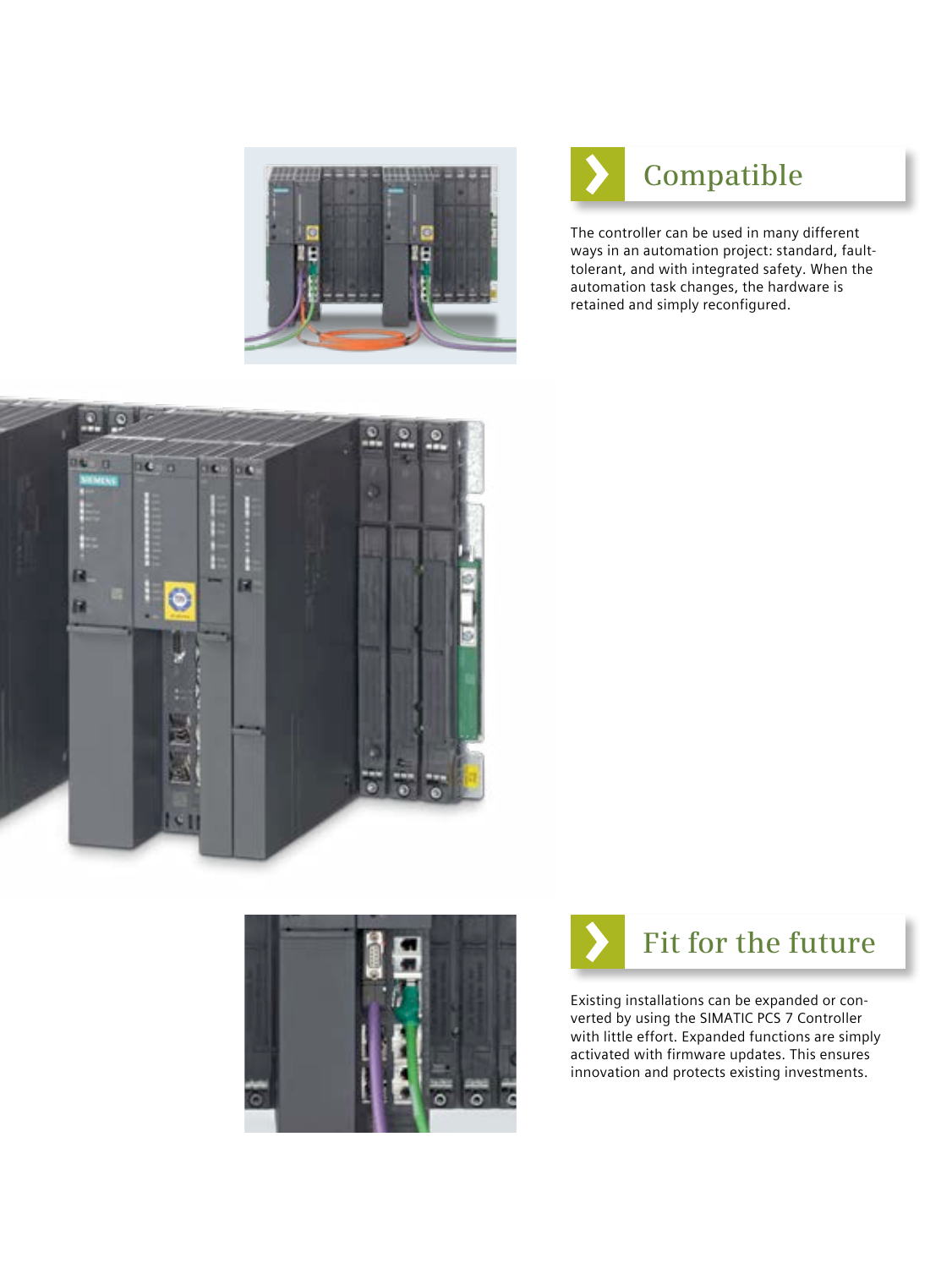

|  | Flexible           |
|--|--------------------|
|  | Robust             |
|  | Cost-optimized     |
|  | <b>Compatible</b>  |
|  | Fit for the future |